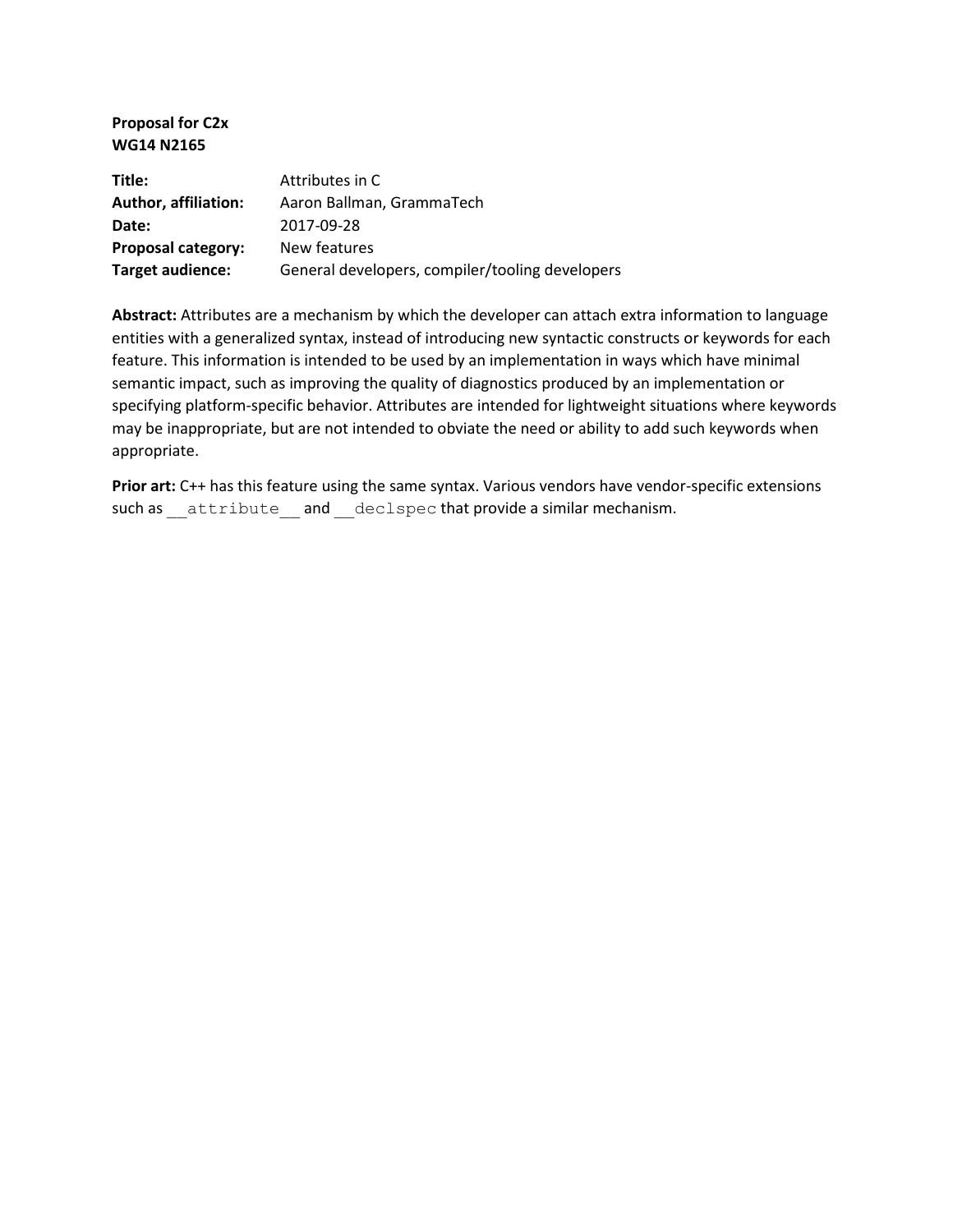# Attributes in C

Reply-to: Aaron Ballman (aaron@aaronballman.com) Document No: N2165 Revises Document No: N2137 Date: 2017-09-28

# Summary of Changes

#### N2165

- Added the appropriate cover page.
- Can no longer specify an attribute on a K&R C function.
- Created the *no-leading-attribute-declaration* production to ensure attributes do not ambiguously parse with declarations nesting a K&R C function.
- Moved a note out of the Constraints section in 6.7.11 Attributes.
- Rewrote 6.7.2.1p6-7 to clarify the wording intent.
- Added a new constraint to 6.7.2.3 for tag declarations with attributes.
- Added wording to 6.7.2.3p7-8 to clarify that the attributes appertain to the declared tag whenever it is named.
- Removed grammar production for adding attributes to a bit-field in 6.7.2.1 because it was already covered by the declarator grammar.

#### N2137

- Identified that it is common practice for header files to be written in C but consumed by a C or a C++ compiler.
- Removed an example from the Proposal section of code that was not conforming C code; also switched to some more C-like terms such as "identifier" rather than "name".
- Added the Alternative Syntaxes section that discusses some alternative syntaxes and why they are not being proposed in this paper.
- Added Proposed Wording.

#### N2049

• Original proposal.

# **Introduction**

Attributes are a mechanism by which the developer can attach extra information to language entities with a generalized syntax, instead of introducing new syntactic constructs or keywords for each feature. This information is intended to be used by an implementation in ways which have minimal semantic impact, such as improving the quality of diagnostics produced by an implementation or specifying platform-specific behavior. Attributes are intended for lightweight situations where keywords may be inappropriate, but are not intended to obviate the need or ability to add such keywords when appropriate. Attributes are not an inventive concept in C, as vendors have produced different language extensions covering this functionality in the past, as discussed in great detail in N1229, N1264, and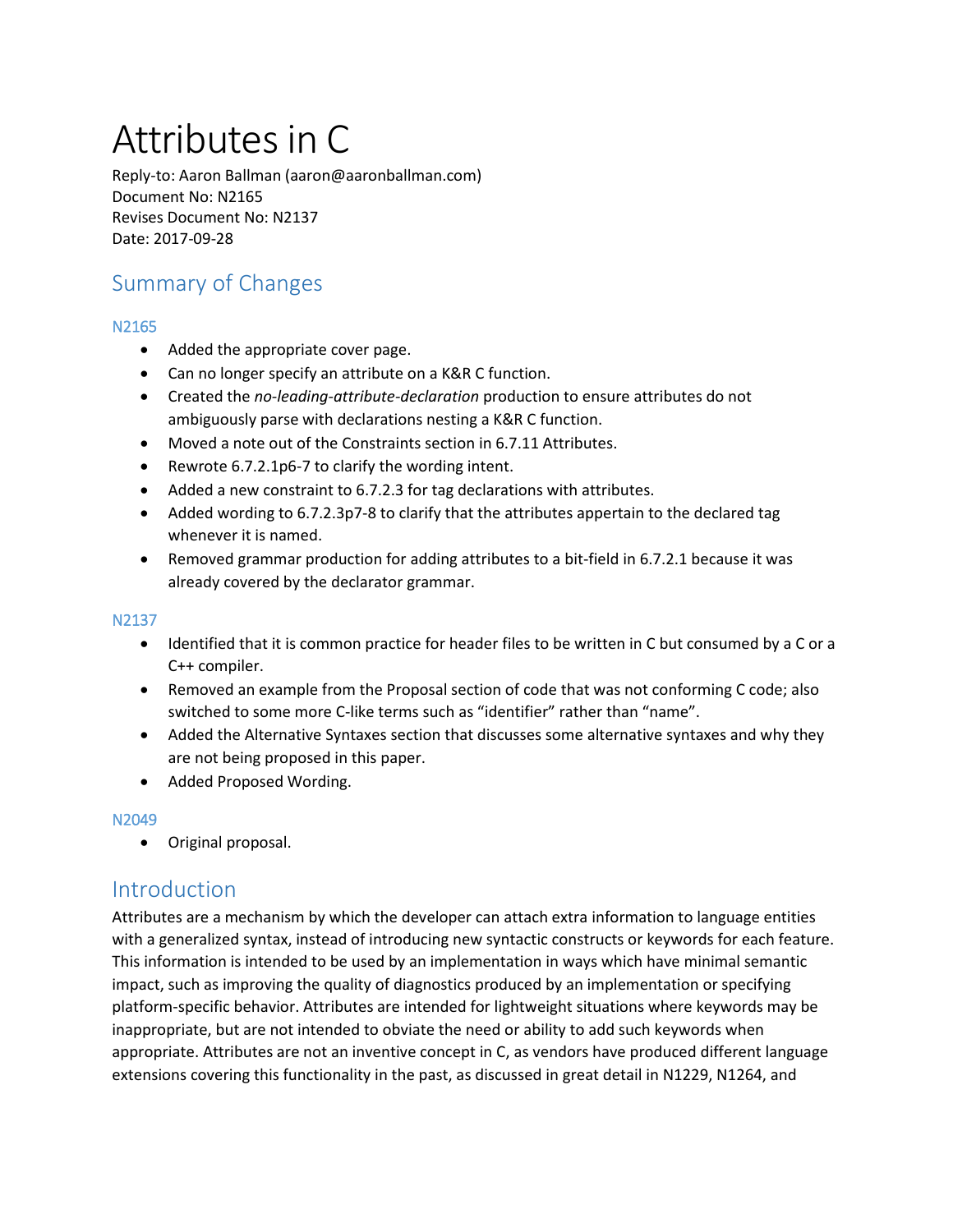N1403. Attributes can either be vendor-specific attributes, which are introduced by a vendor-supplied namespace, or standardized attributes, which are not.

```
// Standardized attributes.
[[something]] void f([[something else]] int i);
// Vendor-specific attributes.
[[gnu::something]] void g([[clang::something else]] int i);
```
# Rationale

The C++ syntax was carefully designed to allow full generality, and is being proposed over Microsoft declspec and GNU attribute syntaxes. For instance, declspec attributes appertain only to declarations, and not to other syntactic constructs such as statements. The attribute syntax can appertain to a wider range of entities, but suffers from ambiguity (e.g.,  $void f(int$ ( $attribute$  ((foo)) x));).

The placement of the attributes in various syntactic constructs was determined by WG21 to eliminate ambiguity and provide a consistent design while covering all possible use cases. The general rule of thumb for attribute placement is that an attribute at the start of a declaration or statement appertains to everything to the right of the attribute, and an attribute elsewhere appertains to the syntactic element immediately preceding the attribute.

Use of the C++ syntax is also consistent with the WG14 charter principle to minimize incompatibilities with C++ [N2021]. The C++ syntax using double square brackets was introduced in C++11 and has gained wide vendor adoption (MSVC, GCC, Clang, EDG, et al) and considerable positive use from users in the form of adding new, vendor-specific attributes in addition to standards-mandated attributes. Concerns were raised in the past about the inventiveness of using double square brackets, but their inclusion in the C++ standard for 5+ years and their implementation by major compiler vendors that also support C implementations suggests that this is no longer a truly inventive syntax.

Use of double colons to delineate vendor-specific attributes from standards-based attributes is similarly proposed to be consistent with the C++ syntax. While this construct is not currently found in the C programming language, deviation from this syntax causes a seemingly-gratuitous incompatibility with C++. A different syntax may be plausible, but it forces users desiring interoperability with C++ to make extended use of the preprocessor and increases the teaching burden for people learning about attributes in either language. While the syntax may be unfortunate for the C programming language, it is also not unduly egregious -- it poses no backwards compatibility issues nor an extra burden on implementers to support and is concise. Given the utility of vendor-specific attributes in practice and the extant syntax with C++, this proposal recommends use of double colons as a reasonable syntax for the feature.

Note that this proposal is not proposing to add attributes to C in the form proposed simply because C++ has them in that form, but instead due to the wide popularity vendor-specific attribute implementations in C have enjoyed over the past two decades. The choice of syntax is a pragmatic one, especially given the common practice of providing a header file written in C that is to be consumed by either a C or C++ compiler.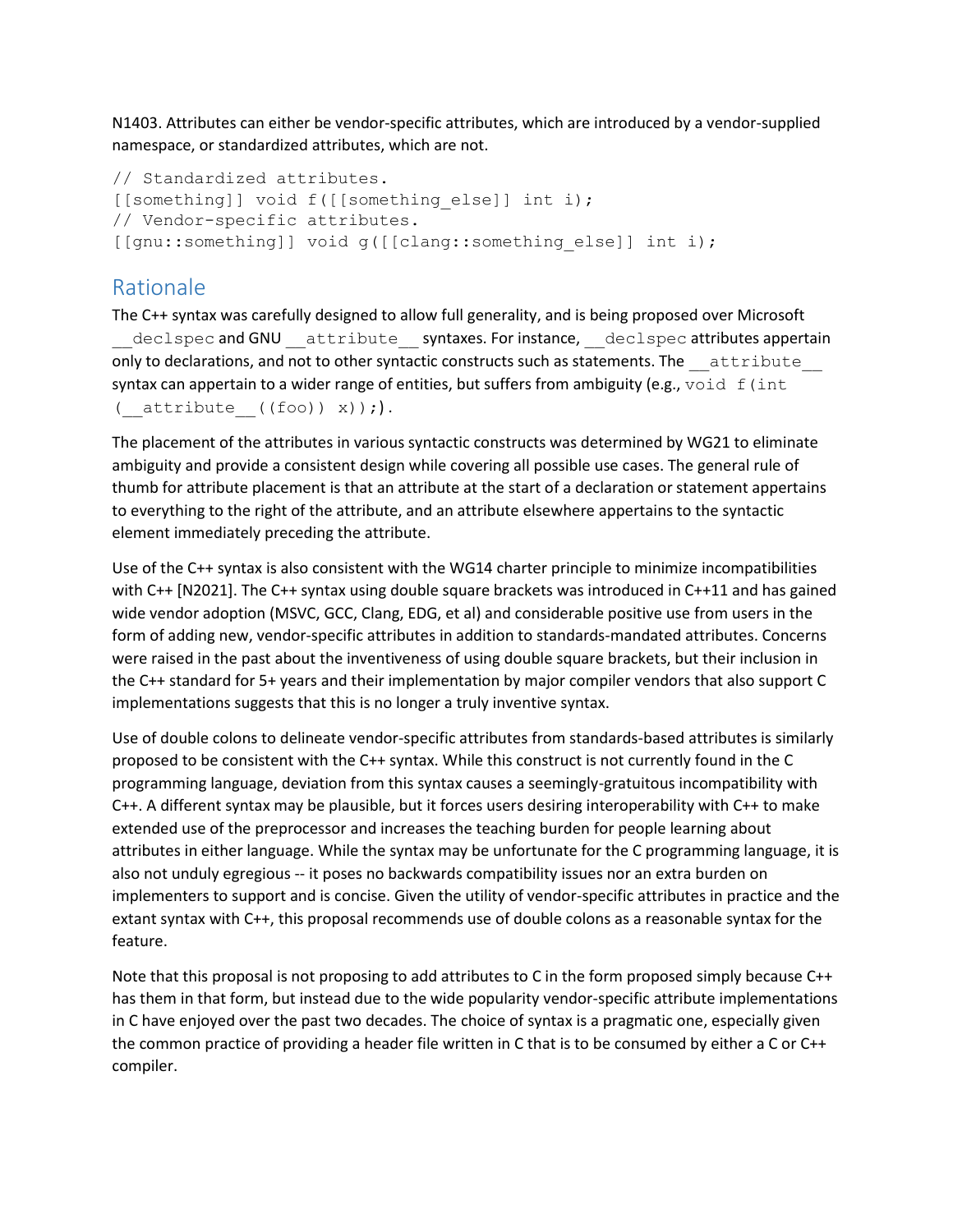Previous proposals raised concerns about how double square brackets would interact with other C-like languages, such as Objective-C. Specifically, Objective-C uses square brackets for "message send" expressions. e.g.,  $[foot\ to\ bar]$ ; where foo is the recipient of the message and bar is the selector. There were concerns that using double square brackets would create parsing ambiguity, such as with an attributed *expression-statement* that was a complex message send expression. Objective-C has a sibling language called Objective-C++ (usually denoted with a .mm file extension instead of a .m file extension) that uses C++ instead of C as a foundation, and this language is implemented by the Clang open source compiler. In practice, there is no ambiguity between Objective-C++ and C++ attributes. Given that Clang does not currently implement any attributes that appertain to an *expression-statement*, I privately implemented an attribute named  $f \circ \circ b$  and tested it with what could be an ambiguous parse to see whether the Clang parser could handle it without modification, and whether AST properly reflected the attribute.

```
 @interface Base
 @end
 @interface S : Base
 - (void) bar;
 @end
 @implementation S
 - (void) bar {}
 @end
 @interface T : Base
- (S *) foo;
 @end
 @implementation T
 - (S *) foo { return nullptr; }
 @end
 void func(T *t) {
  [[foobar]][[t foo] bar];
 }
```
The above code was properly parsed and the foobar attribute was properly applied to the Objective-C message send expression, as shown by this AST dump of the  $func()$  function definition:

```
`-FunctionDecl 0x5c591327c0 <line:20:1, line:22:1> line:20:6 func 'void (T *)'
  |-ParmVarDecl 0x5c59132700 <col:8, col:11> col:11 used t 'T *'
  `-CompoundStmt 0x5c59132980 <col:14, line:22:1>
   `-AttributedStmt 0x5c59132960 <line:21:3, col:31>
    |-FoobarAttr 0x5c59132950 <col:5>
    `-ObjCMessageExpr 0x5c59132920 <col:19, col:31> 'void' selector=bar
     `-ObjCMessageExpr 0x5c591328f0 <col:20, col:26> 'S *' selector=foo
      `-ImplicitCastExpr 0x5c591328d8 <col:21> 'T *' <LValueToRValue>
       `-DeclRefExpr 0x5c591328b0 <col:21> 'T *' lvalue ParmVar 0x5c59132700 't' 'T *'
```
Because Objective-C++ is a superset of Objective-C, it is reasonable to conclude that possible ambiguous parses that could arise from adoption of the proposed attribute syntax in C can be overcome by vendors supporting the feature in Objective-C using similar implementation strategies.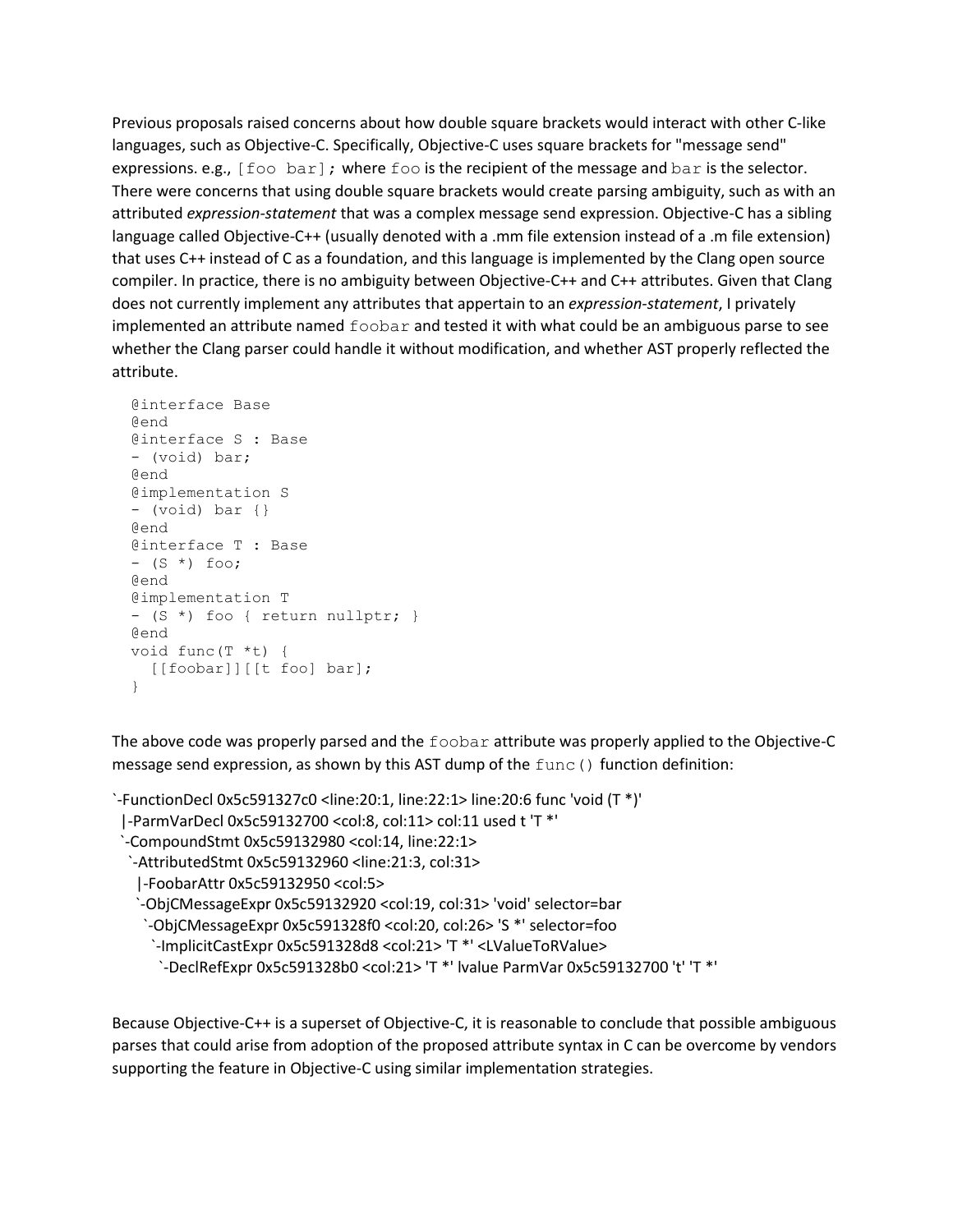Another possible ambiguity arises from the fact that WG21 chose to standardize the concept of a function that never returns by using the [[noreturn]] attribute, while WG14 chose to standardize the same concept by using the Noreturn keyword. It is likely that with acceptance of this proposal users will attempt to use the following declaration in a header file shared by both C and C++ code: [[noreturn]] void f(void); However, this construct can be gracefully handled in one of two ways: a user concerned about code portability can define a macro to specify that the function never returns using the proper language-specific constructs, or the user's vendor can implement [[noreturn]] in C as a matter of QoI due to the fact that use of attribute tokens not specified by the C standard results in implementation-defined behavior.

## Proposal

This document proposes to add support for attributes in C using the syntax introduced by WG21 for attributes in C++ [WG21 N2761, N1403]. This document also serves as background information on syntax for the following four, related WG14 proposals: N2051 (nodiscard), N2053 (maybe\_unused), N2050 (deprecated), and N2052 (fallthrough).

Attributes appertain to a particular source construct, such as a variable, type, identifier, statement, etc. Concrete examples include:

[[attr1]] struct [[attr2]] S { } [[attr3]] s1 [[attr4]], s2 [[attr5]];

attr1 appertains to the identifiers s1 and s2, attr2 appertains to the declaration of struct S, attr3 appertains to the type struct  $S$ , attr4 appertains to the identifier  $s1$ , and attr5 appertains to the identifier s2.

```
[ [attr1] ] int [ [attr2] ] * [ [attr3] ] f([ [attr4] ] ] float [ [attr5] ] f1 [ [attr6] ],
int i) [[[attr7]];
```
attr1 appertains to the function declaration  $f()$ , attr2 appertains to the type int, attr3 appertains to the type int  $\star$ , attr4 appertains to the function parameter f1, attr5 appertains to the type float, attr6 appertains to the identifier f1, and attr7 appertains to the function declaration  $f()$ .

[[attr1]] int [[attr2]] a[10] [[attr3]], b [[attr4]];

attr1 appertains to the variable declarations a and  $b$ , attr2 appertains to the type int, attr3 appertains to the variable declaration  $a$ , and  $a$ ttr4 appertains to the variable declaration  $b$ .

[[attr1]] stmt;

attr1 appertains to the entire statement, regardless of statement kind (including null statements, labels, and compound blocks).

Attributes can also appear in constructs that allow the declaration of an identifier.

for ([[attr1]] int i = 0; i < 10; ++i) ;

attr1 appertains to the variable declaration i.

```
 enum e { i [[attr1]] };
```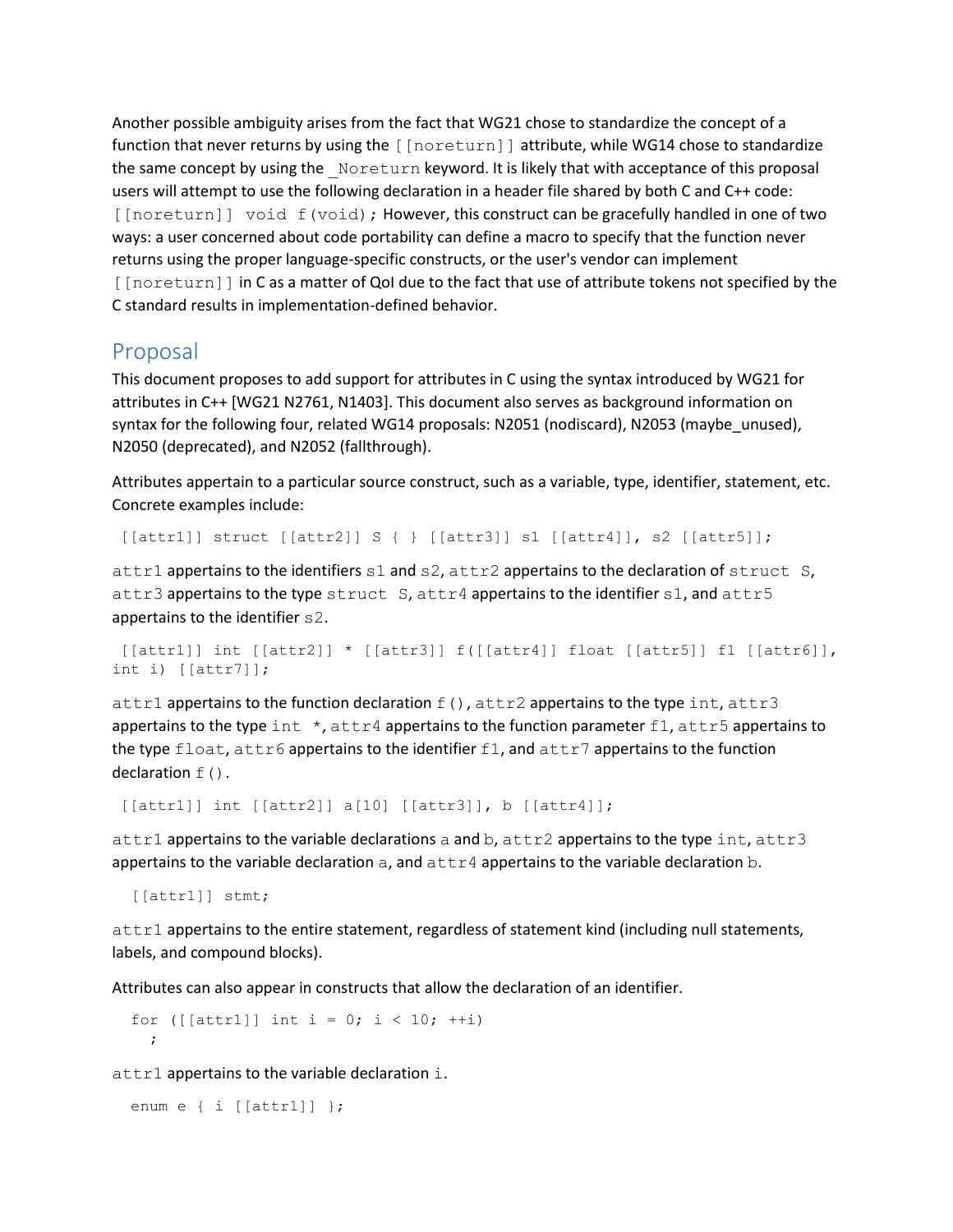attr1 appertains to the enumerator i.

```
 struct S {
 \lceil[[attr1]] int i, *j;
   int k [[attr2]];
   int l [[attr3]] : 10;
 };
```
attr1 appertains to both i and  $\dagger$  member declarations,  $\text{attr2}$  appertains to the member declaration  $k$ , and  $attr3$  appertains to the bit-field member declaration  $l$ .

In all cases, attributes are delimited by double square brackets. Between the square brackets is the (possibly empty) comma-separated list of attributes. If no attributes are present in the list, the attribute specifier is silently ignored. Attributes in the list that are not specified by the International Standard have implementation-defined behavior. The order of the attributes in the attribute list is not significant. The attribute identifier determines additional requirements for an optional attribute argument clause, allowing attributes to be parameterized; e.g., a hypothetical deprecated attribute may have an argument clause allowing an optional message for the compiler to use when emitting a diagnostic, but another attribute specification may disallow any arguments.

C++ supports vendor-specific attribute syntax, which is an integral component to the feature that has considerable popularity with vendors. For instance, to date, the Clang implementation supports 30 vendor-specific attributes under the clang attribute scope, and the GCC implementation supports all GNU-style attribute constructs under the gnu attribute scope (50+ unique attributes). This vendor-specific syntax uses the C++ nomenclature of double colons to separate the vendor name component from the attribute name component, e.g., clang::fallthrough or gnu::format. It is worth noting that the notion of scoped attributes is separate from the notion of namespaces in C++. The name component does designate a namespace of sorts, but does not tie in to the namespace feature itself (attribute names do not participate in name lookup, scoped attribute tokens cannot be compounded to form a scope chain, etc). Attribute tokens (including scoped attribute tokens) that are unknown to the implementation are ignored. This allows vendors to implement an attribute without fear of conflicting with the International Standard (including future revisions) or other vendors, but still allows a vendor the latitude to implement attributes from other vendors. For instance, the Clang implementation also implements several attributes under the gnu scoped attribute name, as a matter of QoI.

# Alternative Syntaxes

During the Oct 2016 Pittsburgh meeting, a few alternative syntaxes were discussed by the committee. The alternatives discussed were:

### **\_Pragma**

It was observed that C already has the ability to attach extra information to language constructs with the Pragma preprocessor directive, and it was questioned whether an attribute syntax was required.

The \_Pragma preprocessor directive is unfit as a replacement for an attribute syntax. The *string-literal* provided to the directive is processed through translation phase 3 as though it was a series of *pp-tokens*, which are limited in their capabilities.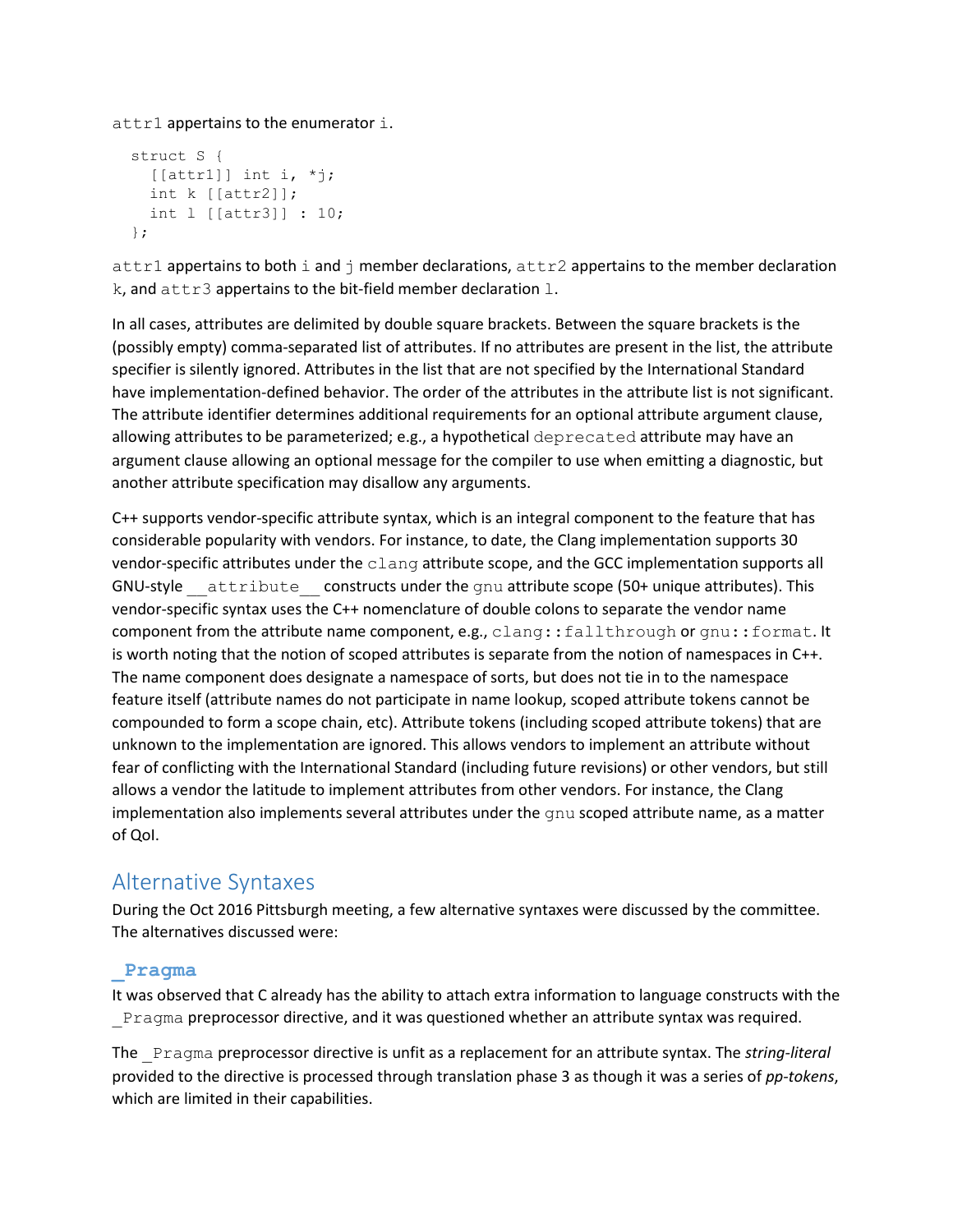### **\_Attribute**

As an alternative to using [[]] to denote an attribute list, it was questioned whether a function-like keyword would be more appropriate, such as Attribute. Concerns were raised that the double square bracket syntax would disallow multiple attributes in a single attribute list from being used as a macro replacement list; e.g.,

```
#define M(x) x
M([[foo, bar]]) void f(void);
```
However, this code is ill-formed in C++ and would not be expected to successfully translate as C code under this proposal. Further, the Clang compiler implementation has not received any feature requests to allow such a construct in C++.

It was nonetheless observed that a function-like keyword would prevent such problems while still allowing common code to be shared between C and C++ through use of macros; e.g.,

#define Attribute(...) [[\_\_VA\_ARGS ]]

A function-like keyword would work but is not being proposed due to it being divergent from the C++ syntax. One common approach to writing libraries is to provide a header file in C that is consumed by either a C++ compiler or a C compiler and the nature of attributes is that they frequently appertain to constructs in a header file (such as tag declarations, function declarations, and function parameters). While a macro like the one above could be used to support this case, there is a strong incentive to not diverge from the syntax of feature already implemented in C++ unless there is clearly specified rationale [SC22WG14.14310].

The implementation experience in C++, at least for the implementations with public bug trackers, is that the double square bracket syntax does not result in complications where users are asking for a functionlike keyword syntax. Further, this approach would require users to write error-prone macros for a common use case in the field.

# Proposed Wording

The wording proposed is a diff from ISO/IEC 9899-2011 with DR 444 applied [DR444]. Green text is new text, while red text is deleted text.

#### 6.4 Lexical elements

#### *Drafting notes:*

Some attributes in the wild make use of keywords as part of the attribute identifier, such as [[gnu::const]]. In order to support that use case, we need to allow identifiers that could be either a keyword or an identifier to be an identifier for attribute tokens.

Additionally, in order to support vendor namespaces for attributes in the same manner as  $C_{++}$ ,  $\pm$ : is added as a punctuator. However, this could potentially break conforming extensions. GCC has the asm extension, which uses colons to separate optional string literals. Code exists in the wild that looks like:  $\alpha$  asm ("..." ::: "memory");, for which treating :: as a single token might require GCC to alter the implementation of their extension. However, GCC already handles the above example in C++, so this change may or may not break user code, but using consecutive single colon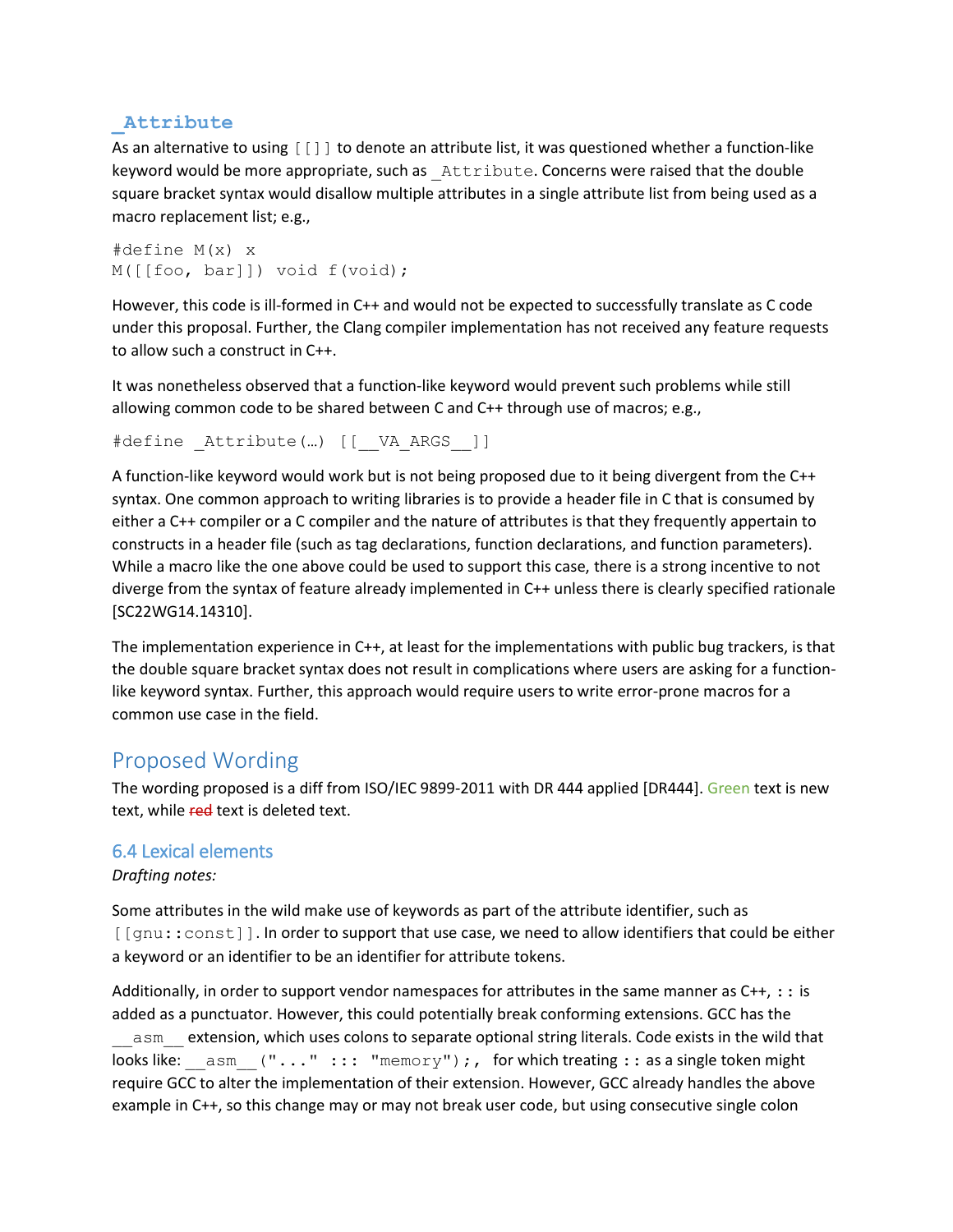tokens creates the possibility of users writing attributes accepted by C that are rejected by C++, such as [[foo: : bar]]. Due to this, the single token form is proposed, but if implementation experience suggests this breaks conforming extensions, the consecutive token form may be a viable alternative.

Modify 6.4.1p2:

The above tokens (case sensitive) are reserved (in translation phases 7 and 8) for use as keywords, except in an *attribute-token*, and shall not be used otherwise.

Modify 6.4.2.1p4:

When preprocessing tokens are converted to tokens during translation phase 7, if a preprocessing token could be converted to either a keyword or an identifier, it is converted to a keyword except in an *attribute-token*.

Modify 6.4.4.3p1:

*enumeration-constant: identifier attribute-specifier-seqopt*

The optional *attribute-specifier-seq* appertains to the enumerator.

Modify 6.4.6p1:

*punctuator:* one of

```
[1(){}. ->
++ -- & * + - ~ !
/ % << >> < > <= >= == != ^ | && ||
? : :: ; ...
= *= /= %= += -= <<= >>= &= ^= |=
, # ##
<: :> <% %> %: %:%:
```
#### 6.7 Declarations

*Drafting notes:*

The goal of these changes is to allow an attribute specifier to appear to the left of a declaration so that the attributes appertain to all of the declarators in the declaration list, or to appear to the right of all declaration specifiers so that the attributes appertain to the type determined by the specifier sequence. One divergence from C++ is with the alignment specifier. In C++, an alignment specifier is an attribute itself, and the remainder of the grammar falls out naturally from that. Further, in C++, the alignment specifier may only appear after the full sequence of declaration specifiers, not in the middle of the sequence. In this draft, I have left *alignment-specifier* as-is in order to reduce drafting churn or break existing code.

Similarly, an attribute specifier can appear to the right of a type in a declarator to appertain to the type, or to the right of an identifier in a declarator to appertain to the identifier declared.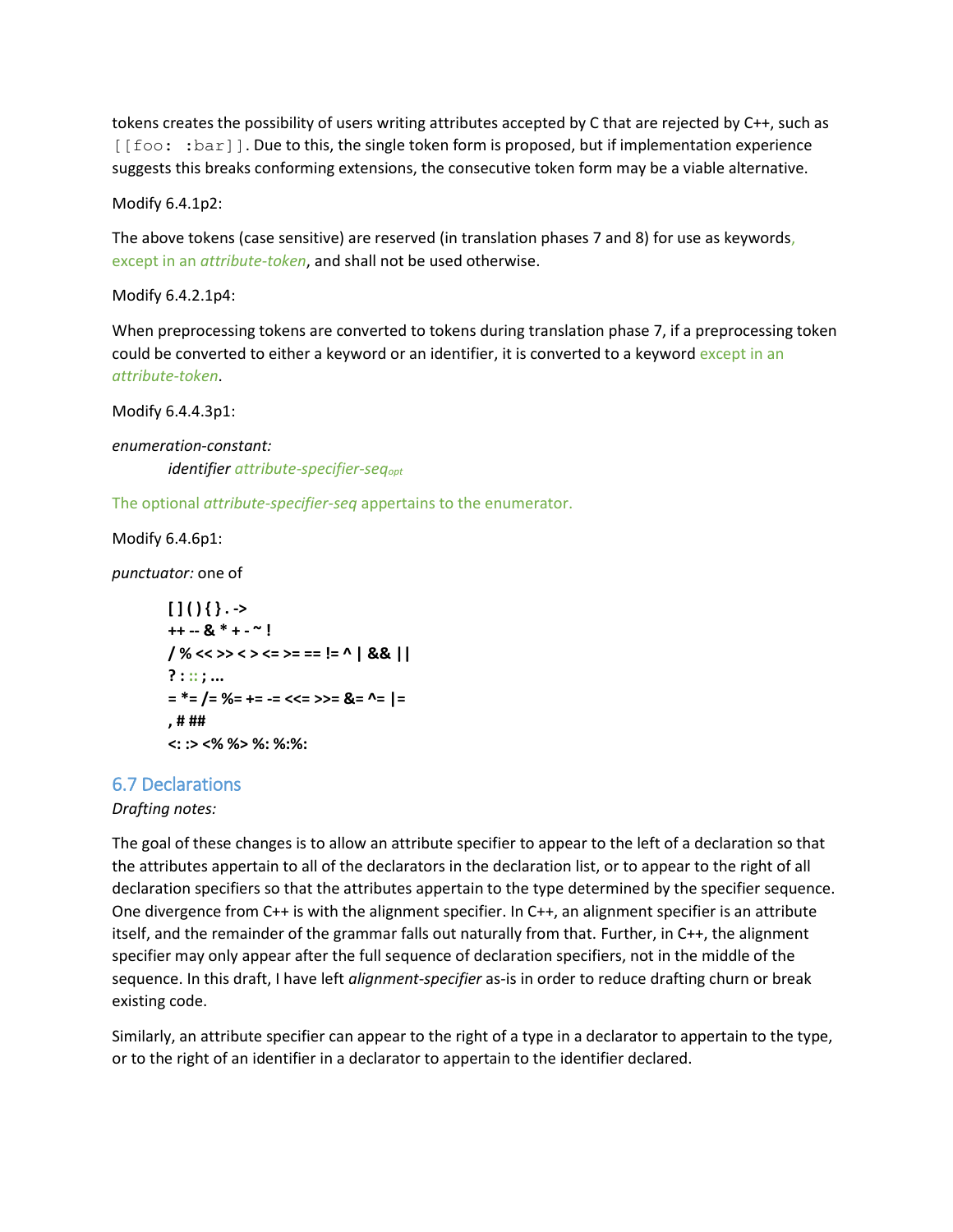There is a notion of an attribute declaration, which is a convenience production (rather than having a null attributed statement) that is used for attributes like [[fallthrough]];.

The no-leading-attribute-declaration production is required to disallow nested K&R functions, such as int  $(*f(a, b))$  (int, int) [[something]] int a; int b; { return 0; }, where disallowing the attribute on the K&R declarator is insufficient to resolve the ambiguous parse. This also ensures that the function signature of a K&R function does not introduce attributes on the parameters only within the definition of the *declaration-list* and not on the function signature.

Finally, this adds a new subclause for the syntactic and semantic requirements for attributes themselves. Under this subclause is where the specific attribute definitions (deprecated, nodiscard, etc.) will be defined.

Modify 6.7p1:

*no-leading-attribute-declaration: declaration-specifiers init-declarator-listopt* **;** *static\_assert-declaration*

*declaration:*

*no-leading-attribute-declaration attribute-specifier-seq declaration-specifiers init-declarator-list* **;** *attribute-declaration*

*declaration-specifiers:*

*storage-class-specifier declaration-specifiersopt*

*type-specifier declaration-specifiersopt*

*type-qualifier declaration-specifiersopt*

*function-specifier declaration-specifiersopt*

*alignment-specifier declaration-specifiersopt declaration-specifier attribute-specifier-seqopt declaration-specifier declaration-specifiers*

*declaration-specifier:*

*storage-class-specifier type-specifier-qualifier function-specifier*

*init-declarator-list:*

*init-declarator init-declarator-list* **,** *init-declarator*

*init-declarator: declarator declarator* **=** *initializer*

*attribute-declaration: attribute-specifier-seq* **;**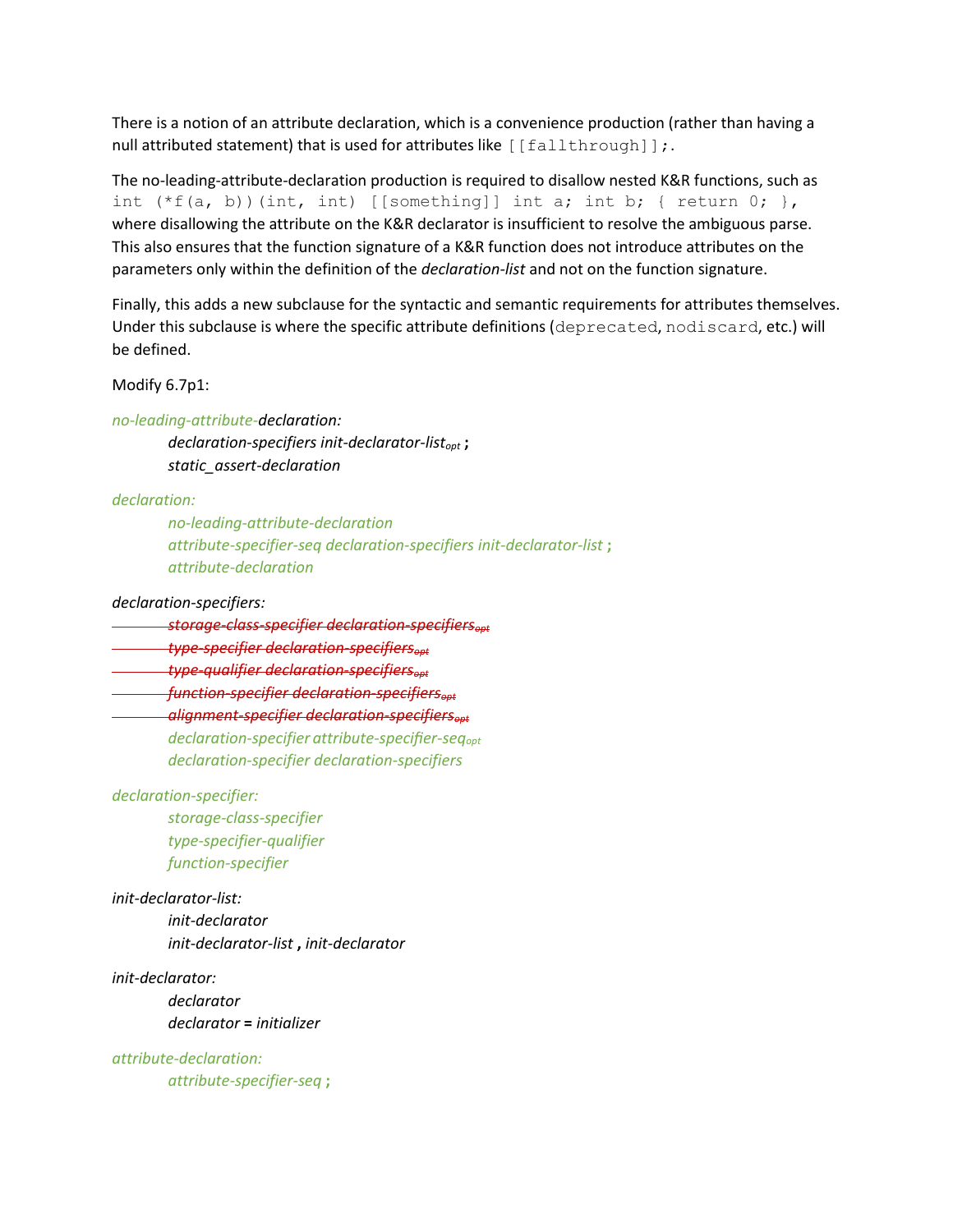The optional *attribute-specifier-seq* terminating a sequence of *declaration-specifiers* appertains to the type determined by the preceding sequence of *declaration-specifier*s. The *attribute-specifier-seq* affects the type only for the declaration it appears in, not other declarations involving the same type.

#### Modify 6.7p2:

A declaration other than a static\_assert or attribute declaration shall declare at least a declarator (other than the parameters of a function or the members of a structure or union), a tag, or the members of an enumeration.

#### Modify 6.7p6:

The declaration specifiers consist of a sequence of specifiers that indicate the linkage, storage duration, and part of the type of the entities that the declarators denote. The init-declarator-list is a commaseparated sequence of declarators, each of which may have additional type information, or an initializer, or both. The declarators contain the identifiers (if any) being declared. The optional *attribute-specifierseq* appertains to each of the entities declared by the declarators of the *init-declarator-list*.

Insert new paragraph after 6.7p6. Note that the deprecated attribute is proposed in N2050, but we can use any attribute that appertains to a function as our example.

7 **Example 1** In the declaration for an entity, attributes appertaining to that entity may appear at the start of the declaration and after the *identifier* for that declaration.

[[deprecated]] void f [[deprecated]] (void); // valid

Add new paragraph after existing 6.7p7:

9 Except where otherwise specified, the meaning of an *attribute-declaration* is implementation-defined.

Modify 6.7.2.1p1: *Drafting notes:* These changes are assuming DR 444 has been applied [DR 444].

#### *struct-or-union-specifier:*

*struct-or-union attribute-specifier-seqopt identifieropt* **{** *struct-declaration-list* **}** *struct-or-union attribute-specifier-seqopt identifier*

*struct-or-union:*

**struct union**

*struct-declaration-list:*

*struct-declaration struct-declaration-list struct-declaration*

#### *struct-declaration:*

*attribute-specifier-seqopt specifier-qualifier-list struct-declarator-listopt* **;** *static\_assert-declaration*

*specifier-qualifier-list: type-specifier specifier-qualifier-listopt*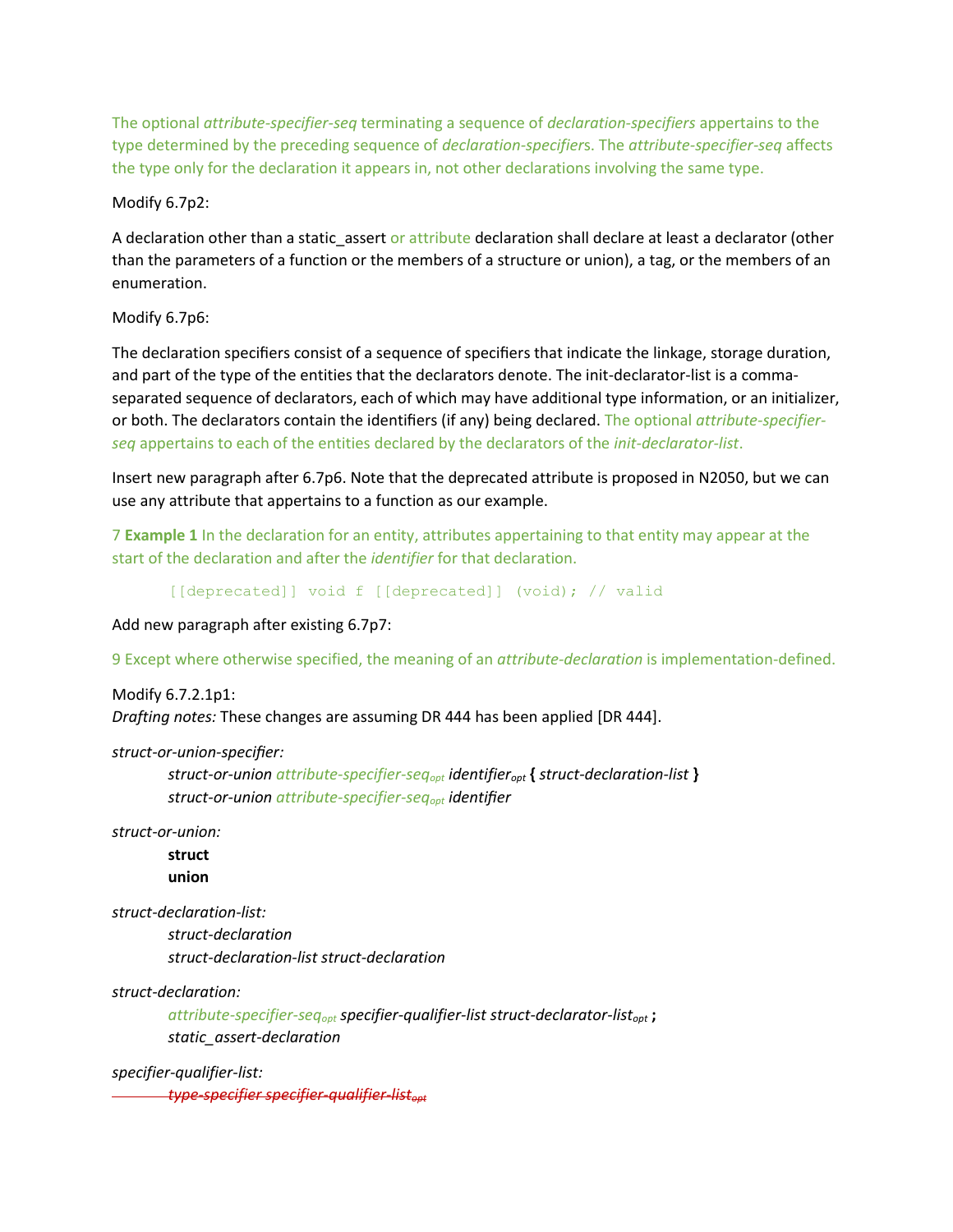*type-qualifier specifier-qualifier-listopt*

### *alignment-specifier specifier-qualifier-listopt*

*type-specifier-qualifier attribute-specifier-seqopt type-specifier-qualifier specifier-qualifier-list*

*type-specifier-qualifier: type-specifier type-qualifier alignment-specifier*

*struct-declarator-list: struct-declarator struct-declarator-list* **,** *struct-declarator*

*struct-declarator: declarator declaratoropt* **:** *constant-expression*

#### Add 6.7.2.1p6-10 (to the Constraints section):

6 The optional *attribute-specifier-seq* in a *struct-or-union-specifier* appertains to the struct or union being declared.

7 An *attribute-specifier-seq* shall not appear in a *struct-or-union-specifier* without a *struct-declarationlist*, except in a *declaration* of the form:

*struct-or-union attribute-specifier-seq identifier* **;**

The attributes in the *attribute-specifier-seq*, if any, are thereafter considered attributes of the struct or union whenever it is named.

8 Example 1 The following declarations illustrate the behavior when an attribute is written on a tag declaration:

```
struct [[deprecated]] S; // valid, [[deprecated]] appertains
 // to struct S
void f(struct S *s); \frac{1}{2} // valid, the struct S type has
                      // the [[deprecated]] attribute
struct S { \frac{1}{2} // valid, struct S inherits the
 int a; \frac{1}{\sqrt{2}} [[deprecated]] attribute from
}; // the previous declaration
void g(struct [[deprecated]] S s); // invalid
```
9 The optional *attribute-specifier-seq* in a *struct-declaration* appertains to each of the declarations declared by the *struct-declarator-list*; it shall not appear if the optional *struct-declarator-list* is omitted.

10 The optional *attribute-specifier-seq* in a *specifier-qualifier-list* appertains to the type denoted by the preceding *type-specifier-qualifier*s. The *attribute-specifier-seq* affects the type only for the *structdeclaration* or *type-name* it appears in, not other types or declarations involving the same type.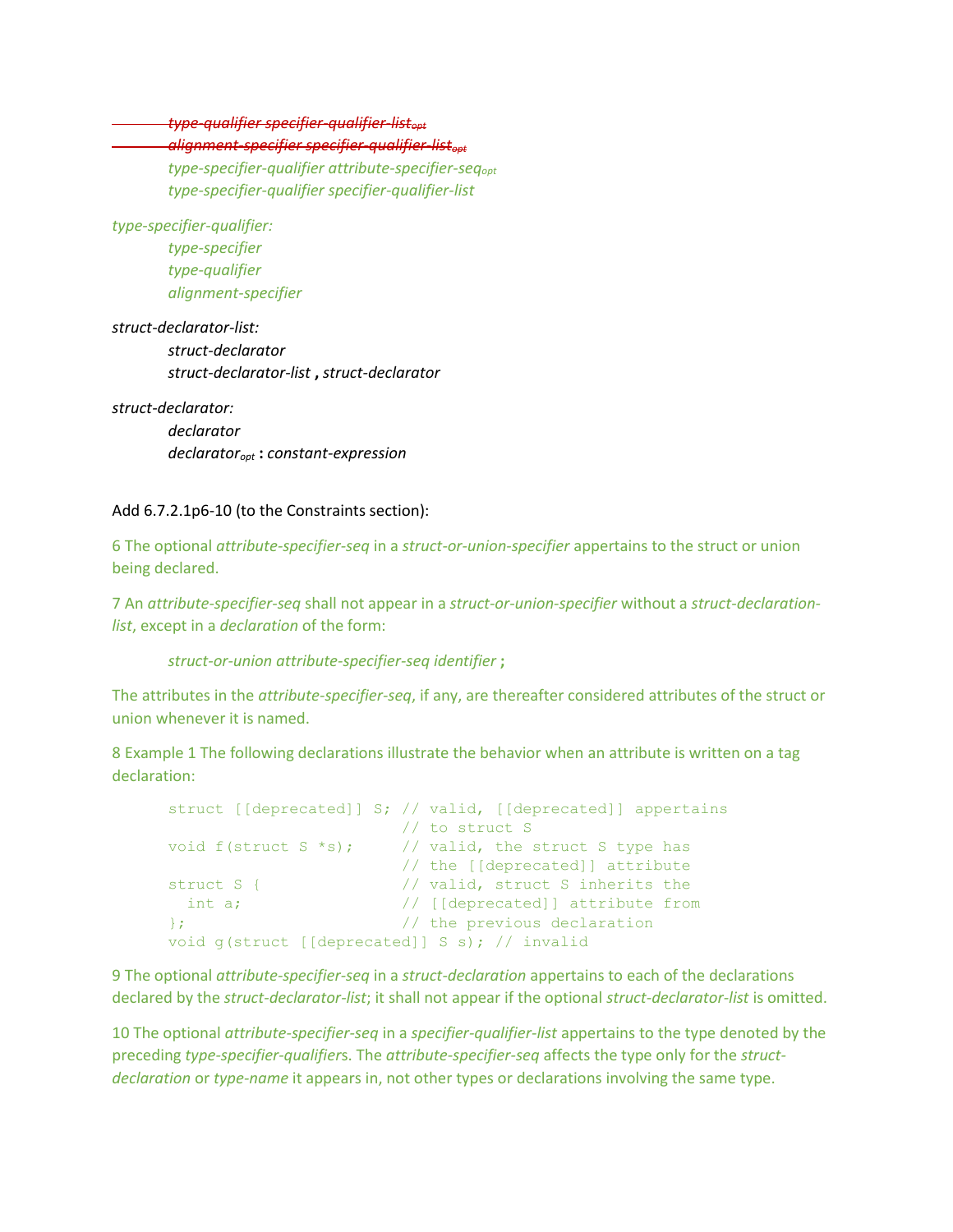Modify 6.7.2.2p1:

*Drafting notes:*

Because C and C++ do not allow the forward declaration of an enum type, the type specifier that does not define an enumeration is not allowed to specify any attributes. This is intentionally different than struct and union specifiers, which can be a forward declaration.

*enum-specifier:*

**enum** *attribute-specifier-seqopt identifieropt* **{** *enumerator-list* **} enum** *attribute-specifier-seqopt identifieropt* **{** *enumerator-list* **, } enum** *identifier*

*enumerator-list:*

*enumerator enumerator-list* **,** *enumerator*

*enumerator:*

*enumeration-constant enumeration-constant* **=** *constant-expression*

The optional *attribute-specifier-seq* in the *enum-specifier* appertains to the enumeration; the attributes in that *attribute-specifier-seq* are thereafter considered attributes of the enumeration whenever it is named.

Add 6.7.2.3p4 (to the Constraints section) and its accompanying footnote:

*Drafting notes:*

This constraint is intended to disallow type specifiers from specifying attributes while still allowing incomplete declarations to specify attributes. e.g.,

struct [[something]] x; /\* valid \*/ void f(struct [[something]] s); /\* invalid \*/

See 6.7.2.1p7 for similar specification.

4 A type specifier of the form

*struct-or-union attribute-specifier-seqopt identifier*

shall not contain an *attribute-specifier-seq*. X)

X) As specified in 6.7.2.1 above, the type specifier may be followed by a **;** or a *struct-declaration-list*.

Modify 6.7.2.3p7-10 (newly numbered):

7 A type specifier of the form

*struct-or-union attribute-specifier-seqopt identifieropt* **{** *struct-declaration-list* **}**

or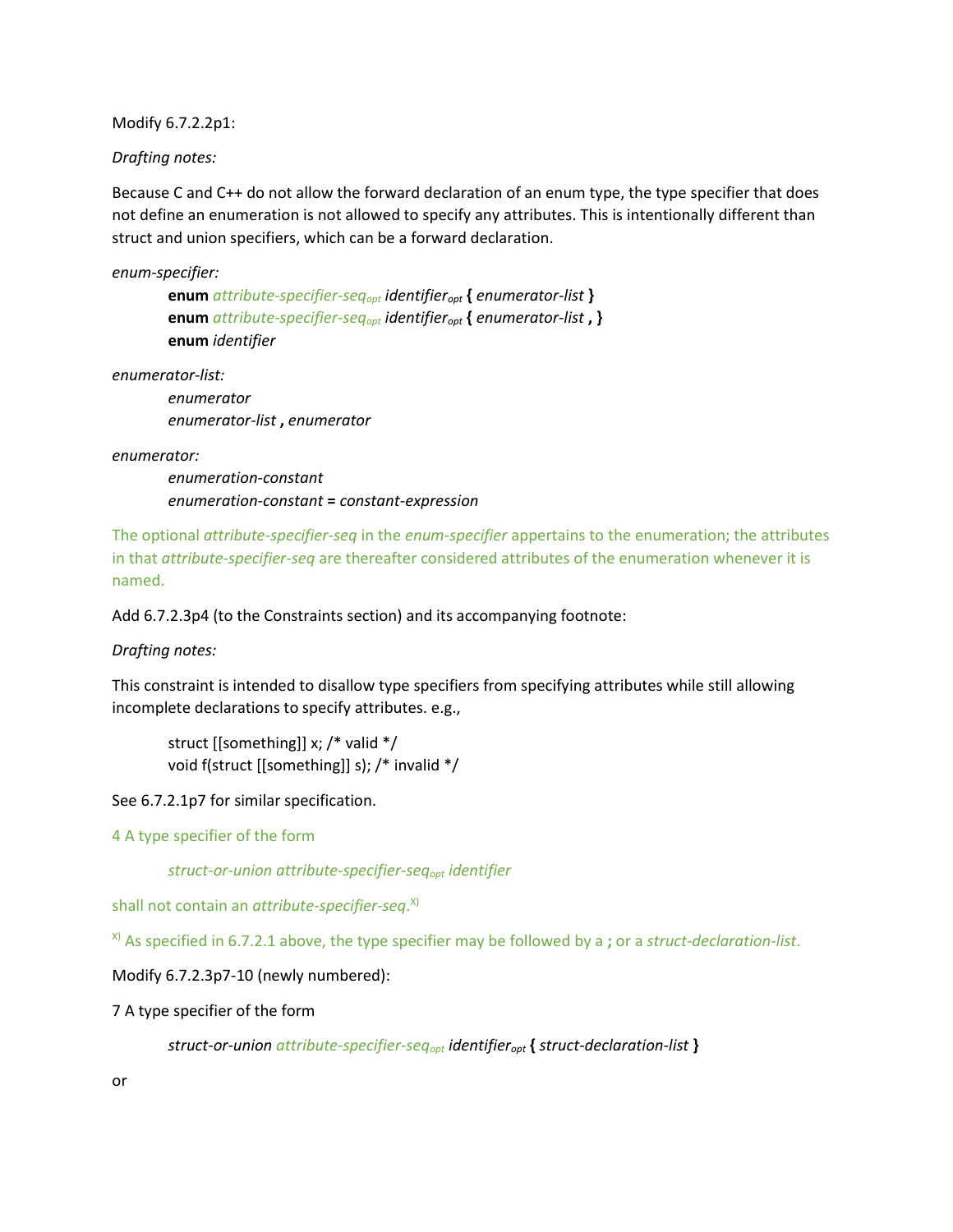#### **enum** *attribute-specifier-seqopt identifieropt* **{** *enumerator-list* **}**

or

#### **enum** *attribute-specifier-seqopt identifieropt* **{** *enumerator-list* **, }**

declares a structure, union, or enumerated type. The list defines the *structure content*, *union content*, or enumeration content. If an identifier is provided,<sup>130)</sup> the type specifier also declares the identifier to be the tag of that type. The optional *attribute-specifier-seq* appertains to the struct, union, or enumeration being declared; the attributes in that *attribute-specifier-seq* are thereafter considered attributes of the struct, union, or enumeration whenever it is named.

#### 8 A declaration of the form

#### *struct-or-union attribute-specifier-seqopt identifier* **;**

specifies a structure or union type and declares the identifier as a tag of that type.<sup>131)</sup> The optional *attribute-specifier-seq* appertains to the struct or union being declared; the attributes in that *attributespecifier-seq* are thereafter considered attributes of the struct or union whenever it is named.

#### 9 If a type specifier of the form

#### *struct-or-union attribute-specifier-seqopt identifier*

occurs other than as part of one of the above forms, and no other declaration of the identifier as a tag is visible, then it declares an incomplete structure or union type, and declares the identifier as the tag of that type. $131$ 

#### 10 If a type specifier of the form

#### *struct-or-union attribute-specifier-seqopt identifier*

or

#### **enum** *identifier*

occurs other than as part of one of the above forms, and a declaration of the identifier as a tag is visible, then it specifies the same type as that other declaration, and does not redeclare the tag.

#### *6.7.4 and 6.7.5 Drafting notes:*

Noreturn and Alignas are implemented as attributes in the C++ standard, rather than separate specifiers. In this draft, I have left the function and alignment specifiers alone to reduce drafting churn. It may make sense to alter these productions in a follow-up paper exploring the changes, though it should not result in a difference to existing code.

Modify 6.7.6p1:

#### *Drafting notes:*

It might make sense to allow an optional *attribute-specifier-seq* to precede the *type-qualifier-list* in an array [abstract] declarator with the same semantics as in a *type-qualifier-list*: the attributes would appertain to the pointer type formed by array-to-pointer decay. However, this would diverge from C++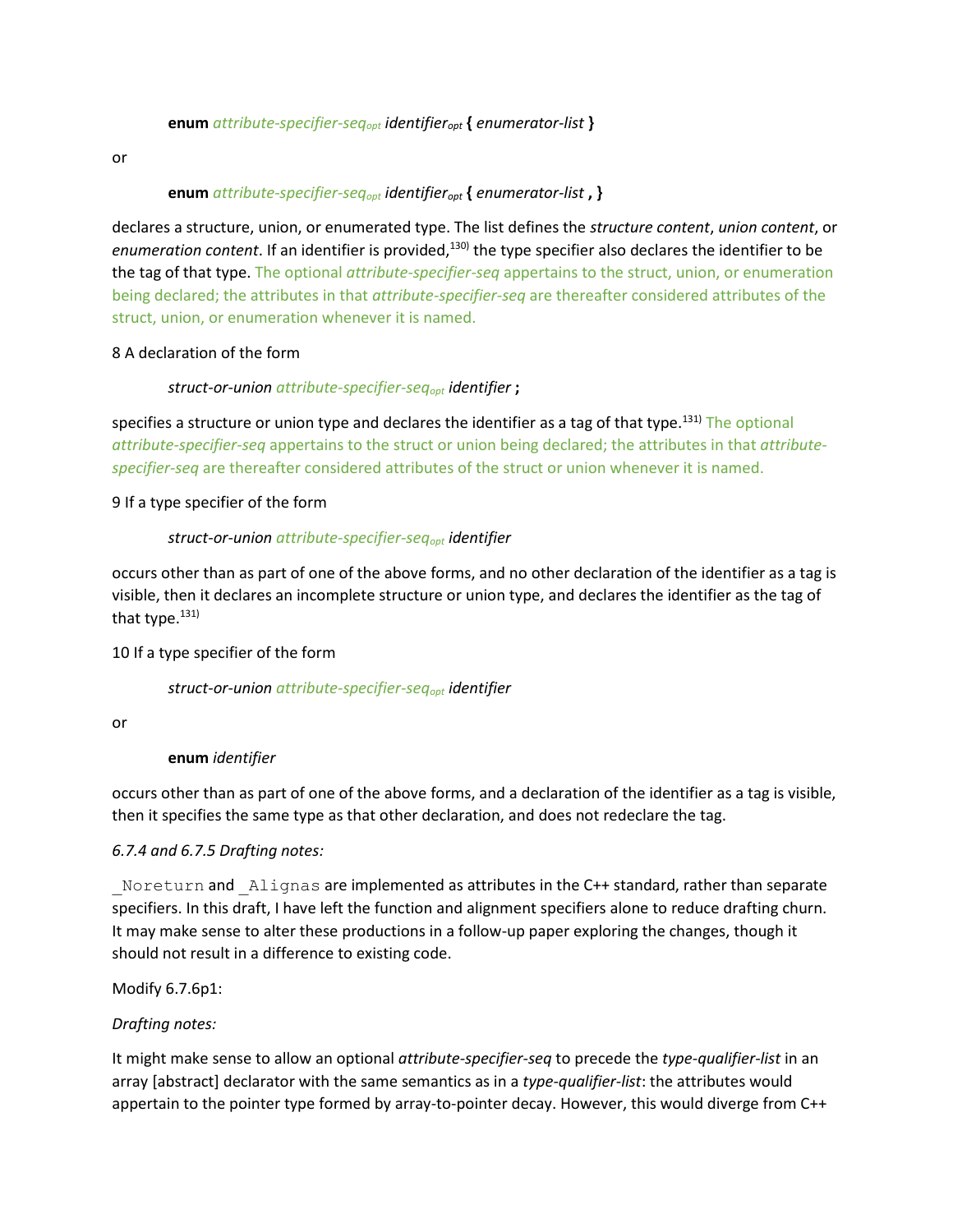by allowing int  $a[ [foo]] 5]$ ;, which is invalid in C++ due to containing a  $[$  that does not denote an attribute. For this reason, the syntax is not being proposed at this time.

*declarator:*

*pointeropt direct-declarator*

*direct-declarator:*

*identifier attribute-specifier-seqopt*

**(** *declarator* **)**

*direct-declarator* **[** *type-qualifier-listopt assignment-expressionopt* **]** *attribute-specifier-seqopt direct-declarator* **[ static** *type-qualifier-listopt assignment-expression* **]** *attribute-specifier-seqopt direct-declarator* **[** *type-qualifier-list* **static** *assignment-expression* **]** *attribute-specifier-seqopt direct-declarator* **[** *type-qualifier-listopt* **\* ]** *attribute-specifier-seqopt direct-declarator* **(** *parameter-type-list* **)** *attribute-specifier-seqopt direct-declarator* **(** *identifier-listopt* **)**

#### *pointer:*

**\*** *attribute-specifier-seqopt type-qualifier-listopt*

**\*** *attribute-specifier-seqopt type-qualifier-listopt pointer*

#### *type-qualifier-list:*

*type-qualifier type-qualifier-list type-qualifier*

#### *parameter-type-list:*

*parameter-list parameter-list* **, ...**

#### *parameter-list:*

*parameter-declaration parameter-list* **,** *parameter-declaration*

#### *parameter-declaration:*

*attribute-specifier-seqopt declaration-specifiers declarator attribute-specifier-seqopt declaration-specifiers abstract-declaratoropt*

#### *identifier-list:*

*identifier identifier-list* **,** *identifier*

#### Modify 6.7.6p5:

If, in the declaration "**T D1**", **D1** has the form

*identifier attribute-specifier-seqopt*

then the type specified for *ident* is **T** and the optional *attribute-specifier-seq* appertains to **D1**.

Modify 6.7.6.1p1:

If, in the declaration "**T D1**", **D1** has the form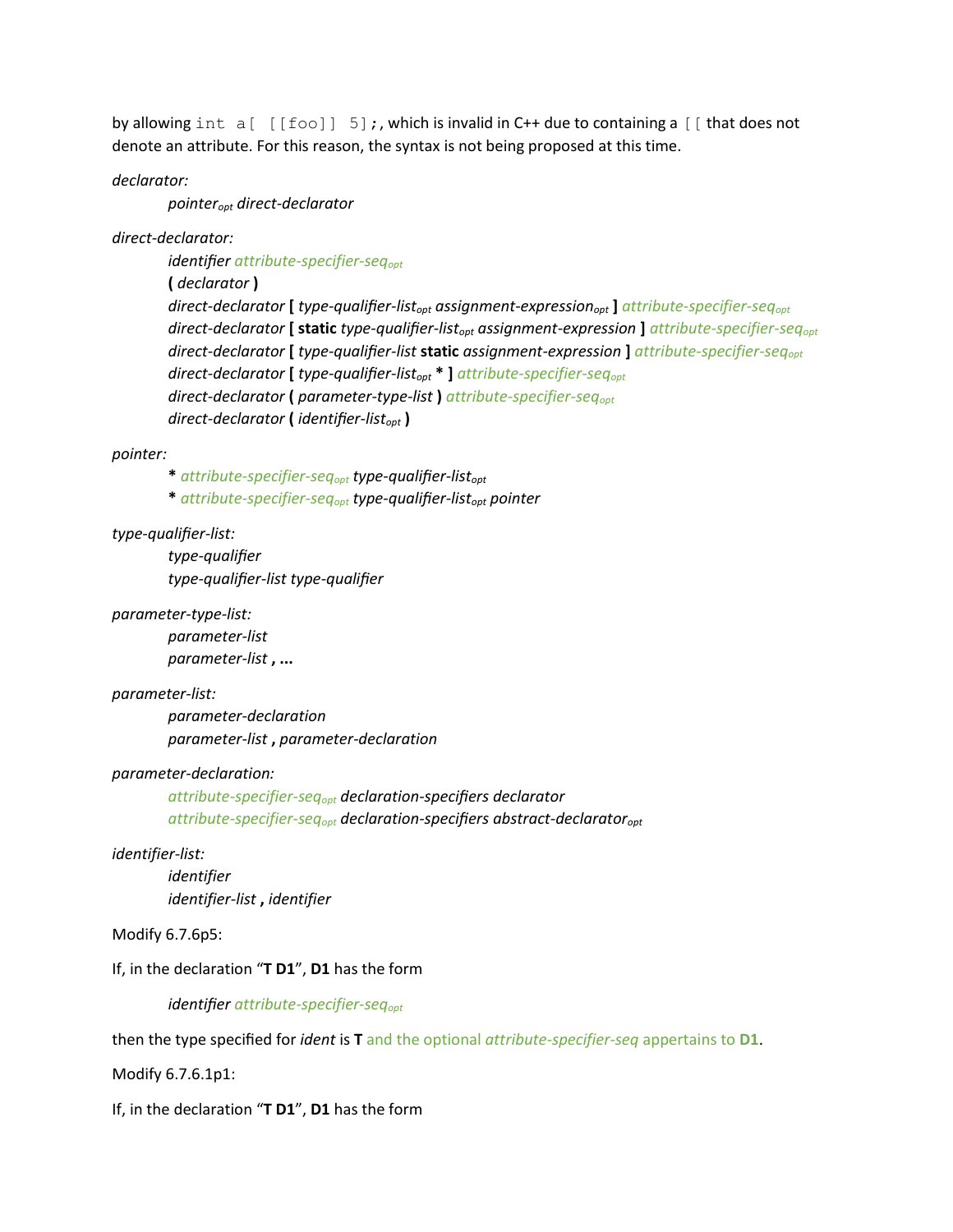**\*** *attribute-specifier-seqopt type-qualifier-listopt* **D**

and the type specified for *ident* in the declaration "**T D**" is "*derived-declarator-type-list T*", then the type specified for *ident* is "*derived-declarator-type-list type-qualifier-list pointer to T*". For each type qualifier in the list, *ident* is a so-qualified pointer. The optional *attribute-specifier-seq* appertains to the pointer and not the object pointed to.

Modify 6.7.6.2p3:

If, in the declaration "**T D1**", **D1** has one of the forms:

**D [** *type-qualifier-listopt assignment-expressionopt* **]** *attribute-specifier-seqopt*

**D [ static** *type-qualifier-listopt assignment-expression* **]** *attribute-specifier-seqopt*

**D [** *type-qualifier-list* **static** *assignment-expression* **]** *attribute-specifier-seqopt*

**D [** *type-qualifier-listopt* **\* ]** *attribute-specifier-seqopt*

and the type specified for *ident* in the declaration "**T D**" is "*derived-declarator-type-list T*", then the type specified for *ident* is "*derived-declarator-type-list* array of *T*".142) The optional *attribute-specifier-seq* appertains to the array.

(See 6.7.6.3 for the meaning of the optional type qualifiers and the keyword **static**.)

Modify 6.7.6.3p5:

If, in the declaration "**T D1**", **D1** has the form

**D(** *parameter-type-list* **)** *attribute-specifier-seqopt*

or

**D(** *identifier-listopt* **)**

and the type specified for *ident* in the declaration "**T D**" is "*derived-declarator-type-list* T", then the type specified for *ident* is "*derived-declarator-type-list* function returning T". The optional *attribute-specifierseq* appertains to the function type.

Add new paragraph after 6.7.6.3p13:

The optional *attribute-specifier-seq* in a *parameter-declaration* appertains to the parameter.

Modify 6.7.7p1:

*type-name:*

*specifier-qualifier-list abstract-declaratoropt*

*abstract-declarator:*

*pointer pointeropt direct-abstract-declarator*

*direct-abstract-declarator:*

**(** *abstract-declarator* **)** *direct-abstract-declaratoropt* **[** *type-qualifier-listopt assignment-expressionopt* **]** *attribute-specifier-seqopt*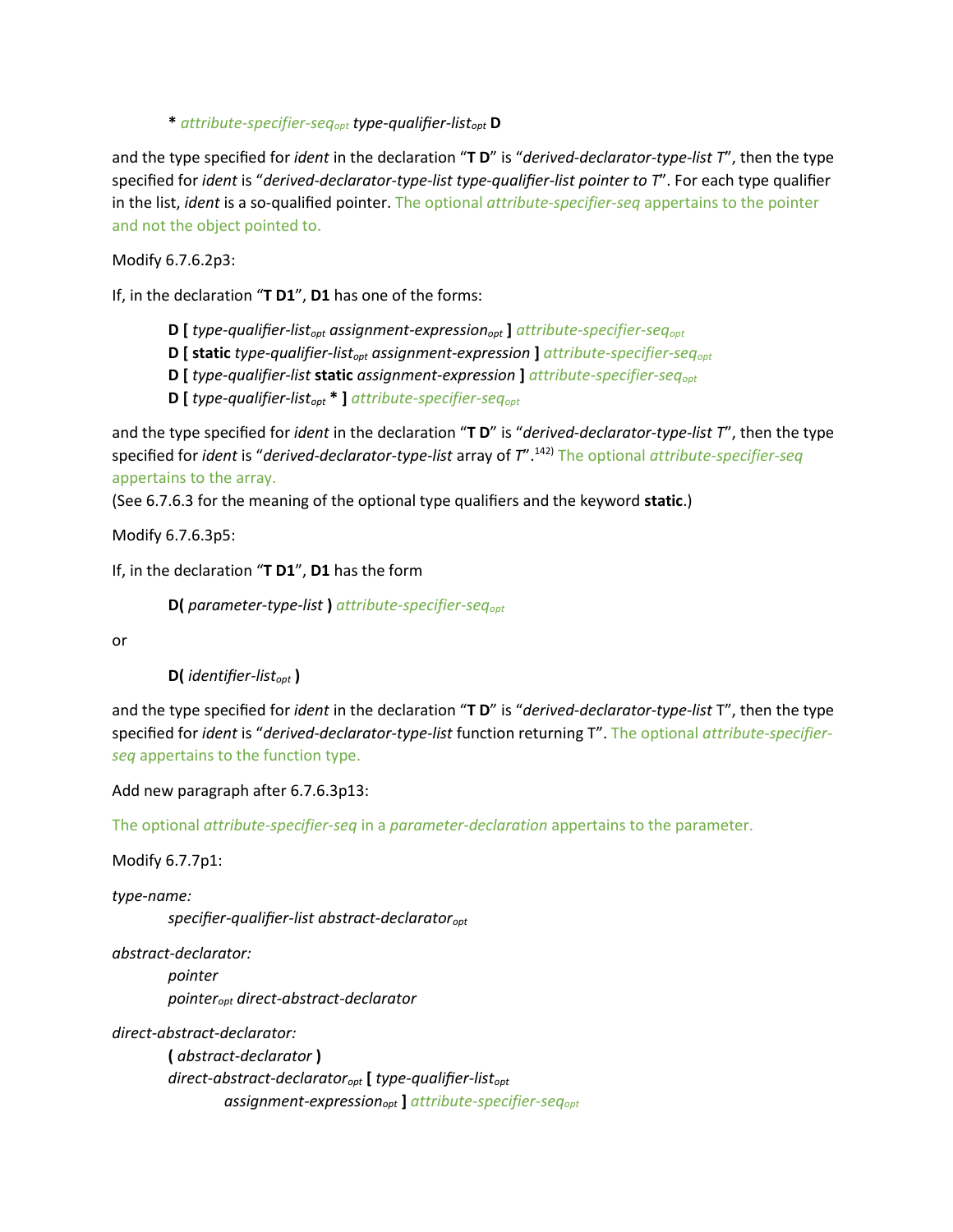*direct-abstract-declaratoropt* **[ static** *type-qualifier-listopt assignment-expression* **]** *attribute-specifier-seqopt direct-abstract-declaratoropt* **[** *type-qualifier-list* **static** *assignment-expression* **]** *attribute-specifier-seqopt direct-abstract-declaratoropt* **[ \* ]** *attribute-specifier-seqopt direct-abstract-declaratoropt* **(** *parameter-type-listopt* **)** *attribute-specifier-seqopt*

The optional *attribute-specifier-seq* in a *direct-abstract-declarator* appertains to the preceding array or function type. The *attribute-specifier-seq* affects the type only for the declaration it appears in, not other declarations involving the same type.

Add new Subclause after 6.7.10.

*Drafting notes:*

This new subclause specifies the syntax and semantics of attributes in general, and is followed by subsubclauses for each of the standardized attributes. Since this proposal is concerned only with the attribute syntax and semantics rather than specific attributes, no concrete attributes are included in this draft.

The primary concerns are that attributes are introduced as a list contained within double-square brackets (as individual tokens, rather than a single token). Attributes come in two forms, one is a single identifier which should only be used for standardized attributes and the other is a "scoped" form, which is a pair of identifiers delimited by double colons (as a single token) and should be used by implementations for implementation-defined attributes. Each implementation is recommended to select a unique identifier for their attribute namespace. Any attribute not specified by the standard is implementation-defined, and implementations are required to ignore unknown attributes. Each attribute specifies its own requirements on whether it accepts arguments or not, but the parsing constraints on arguments are left purposefully loose so that implementations have flexibility (for instance, an attribute argument could be arbitrary source code).

### 6.7.11 Attributes

**Syntax** 1 *attribute-specifier-seq: attribute-specifier-seqopt attribute-specifier*

*attribute-specifier:* **[ [** *attribute-list* **] ]**

*attribute-list:*

*attributeopt attribute-list* **,** *attributeopt*

*attribute:*

*attribute-token attribute-argument-clauseopt*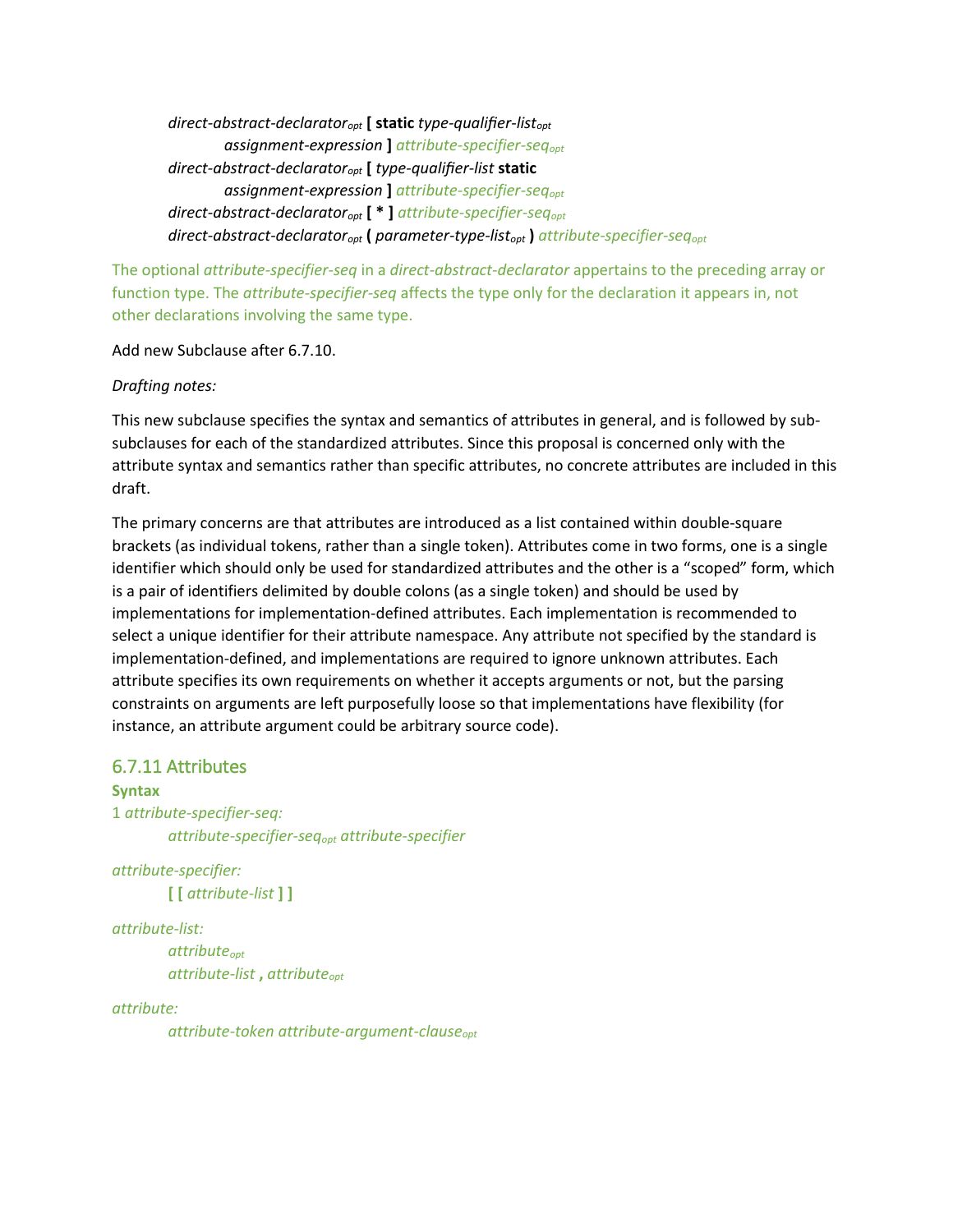*attribute-token: identifier attribute-scoped-token*

*attribute-scoped-token: attribute-namespace* **::** *identifier*

*attribute-namespace: identifier*

*attribute-argument-clause:* **(** *balanced-token-seqopt* **)**

*balanced-token-seq: balanced-token balanced-token-seq balanced-token*

#### *balanced-token:*

**(** *balanced-token-seqopt* **) [** *balanced-token-seqopt* **] {** *balanced-token-seqopt* **}** any *token* other than a parenthesis, a bracket, or a brace

#### **Constraints**

2 Each *attribute-specifier-seq* is said to *appertain* to some source construct, identified by the syntactic context where it appears (6.7, 6.8). The *attribute-specifier-seq* appertaining to some source construct shall contain only attributes that are allowed to apply to that source construct.

#### **Semantics**

3 Attributes specify additional information for various source constructs such as types, variables, identifiers, blocks, or translation units.

4 An *attribute-specifier* that contains no attributes has no effect. The order in which *attribute-tokens* appear in an *attribute-list* is not significant. If a keyword (6.4.1) that satisfies the syntactic requirements of an *identifier* (6.4.2) is contained in an *attribute-token*, it is considered an identifier. The *attributetoken* determines additional requirements on the *attribute-argument-clause* (if any).

5 For an *attribute-token* (including an *attribute-scoped-token*) not specified in this International Standard, the behavior is implementation-defined. Any *attribute-token* that is not recognized by the implementation is ignored.

6 Note that for each individual attribute, the form of *balanced-token-seq* will be specified.

#### **Recommended Practice**

7 Each implementation should choose a distinctive name for the *attribute-namespace* in an *attributescoped-token*.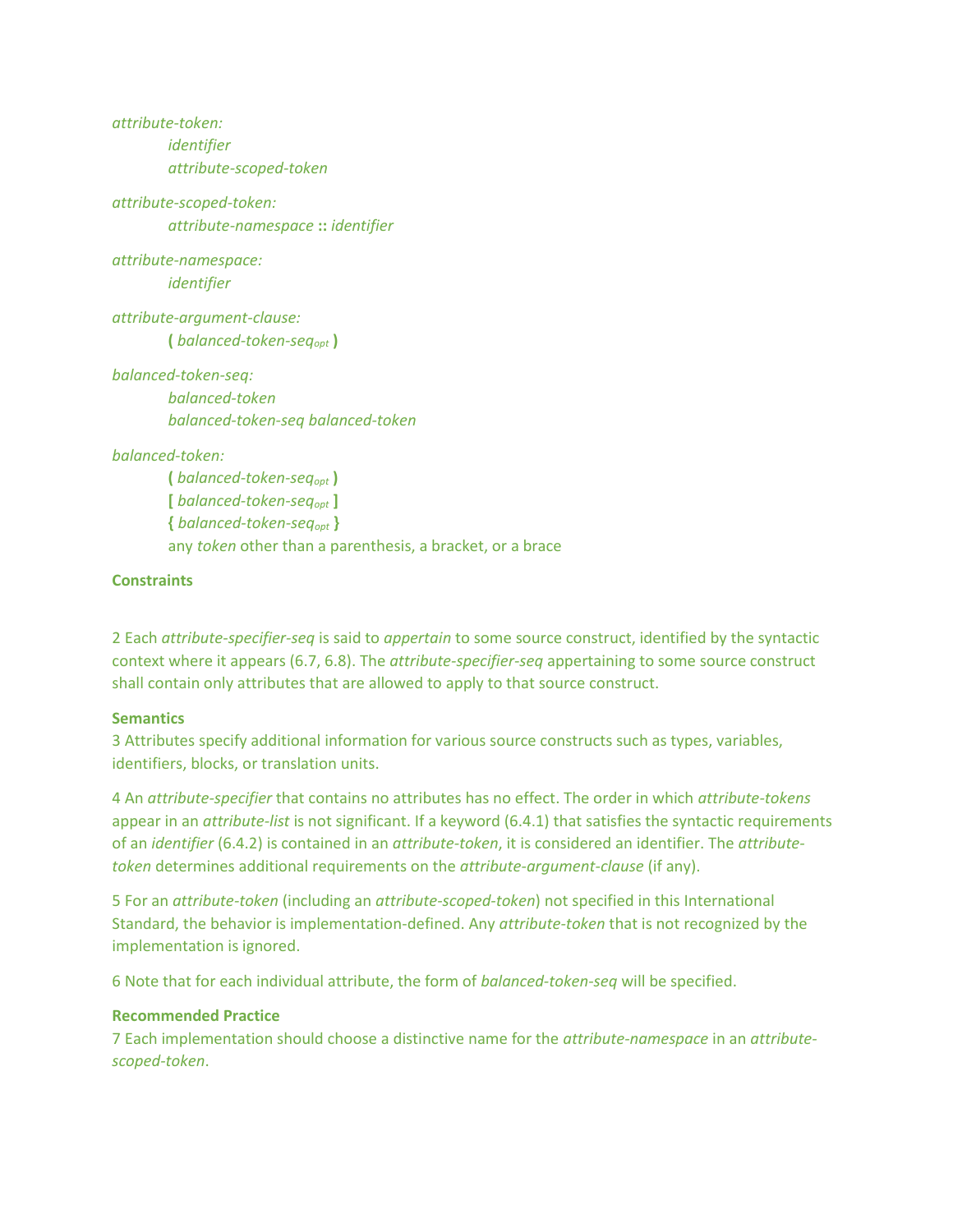#### 6.8 Statements and blocks

*Drafting notes:*

Introduce optional attribute specifier sequences that precede the statement. The attribute will appertain to the statement itself. In the case of labels, ensure that the attribute appertains to the declaration of the label name rather than the subsequent statement being labeled.

Modify 6.8p1:

*statement: labeled-statement attribute-specifier-seqopt compound-statement expression-statement attribute-specifier-seqopt selection-statement attribute-specifier-seqopt iteration-statement attribute-specifier-seqopt jump-statement*

The optional *attribute-specifier-seq* appertains to the respective statement.

#### Modify 6.8.1p1:

#### *labeled-statement:*

*attribute-specifier-seqopt identifier* **:** *statement attribute-specifier-seqopt case constant-expression* **:** *statement attribute-specifier-seqopt default* **:** *statement*

The optional attribute-specifier-seq appertains to the label.

#### Modify 6.8.3p1:

#### *Drafting notes:*

This is required to prevent ambiguous parses with the *attribute-declaration* production through *declaration*, the result is:

[[something]]; // Parses as an attribute-declaration.

```
void func(void) {
   [[something]]; // Parses as an attribute-declaration.
   [[something]]1; // Parses as an expression-statement.
}
```
*expression-statement:*

*expressionopt ; attribute-specifier-seq expression ;*

The *attribute-specifier-seq* appertains to the expression.

# 6.9 External Definitions

Modify 6.9.1p1: